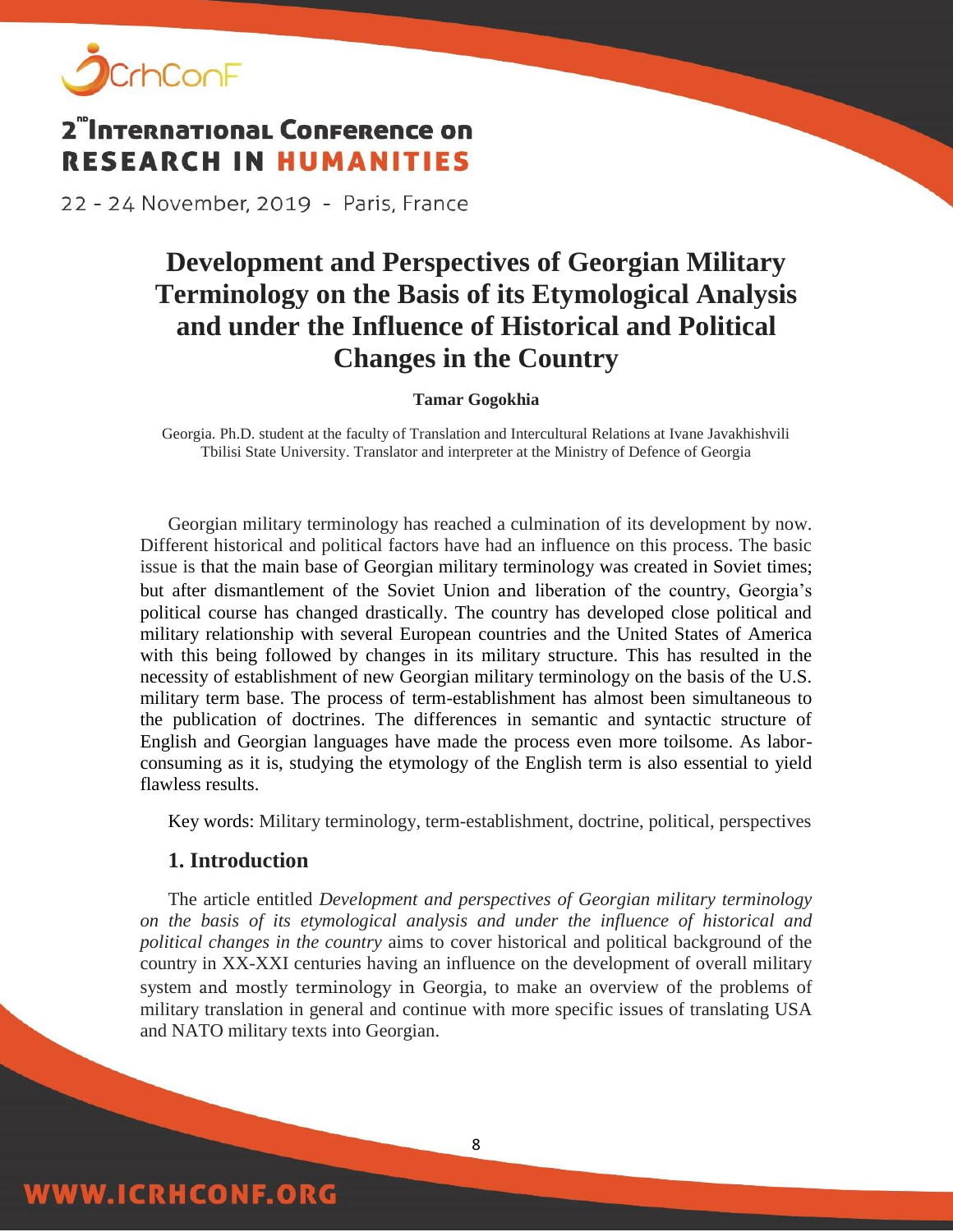

22 - 24 November, 2019 - Paris, France

In the given article we have used quantitative method of research and case study. We have studied technical and field manuals and the etymology of specific military terms to follow the steps of its development and to provide Georgian military translators with some useful guidelines.

With military translation the problem is bifold. Translators should have extensive military knowledge and should be well aware of the military system and hierarchical structure of both their country and the country of their source language. Besides, they should keep pace with emerging technological changes and work on the development of relevant terminology.

Military terminology is unique in one more way. It is abound with abbreviations, acronyms and idioms. For instance, NATO texts are characterized by overwhelming use of abbreviations which have specific NATO-related meaning and can confuse even an experienced translator.

Furthermore, military translation is simply a matter of life and death. Mistranslation of some specific term or abbreviation might lead to fatal results: misuse of some weapon system, new technology and even undermining of entire tactic or strategy. So, the sense of responsibility is of extreme importance for military translator.

#### **2. Body of paper**

#### **2.1. Historical background**

XX and XXI centuries have been greatly significant in historical, political and military viewpoints. Two World Wars took place in the twentieth century. Besides, this period has been marked as a period of technological progress. Therefore, military terminology is changing and developing because of emergence of new weapons systems, equipment and technology, new structure of military force, and tactics and strategies changed.

Political situation in Georgia has been drastic during this period. It has been a period of fundamental changes. A new state has been formed with developing military system and the process still continues. This had great influence on the development of military terminology in the country and therefore, a short overview of political and historical situation in Georgia of those days is given in the following several paragraphs.

9

### **WWW.ICRHCONF.ORG**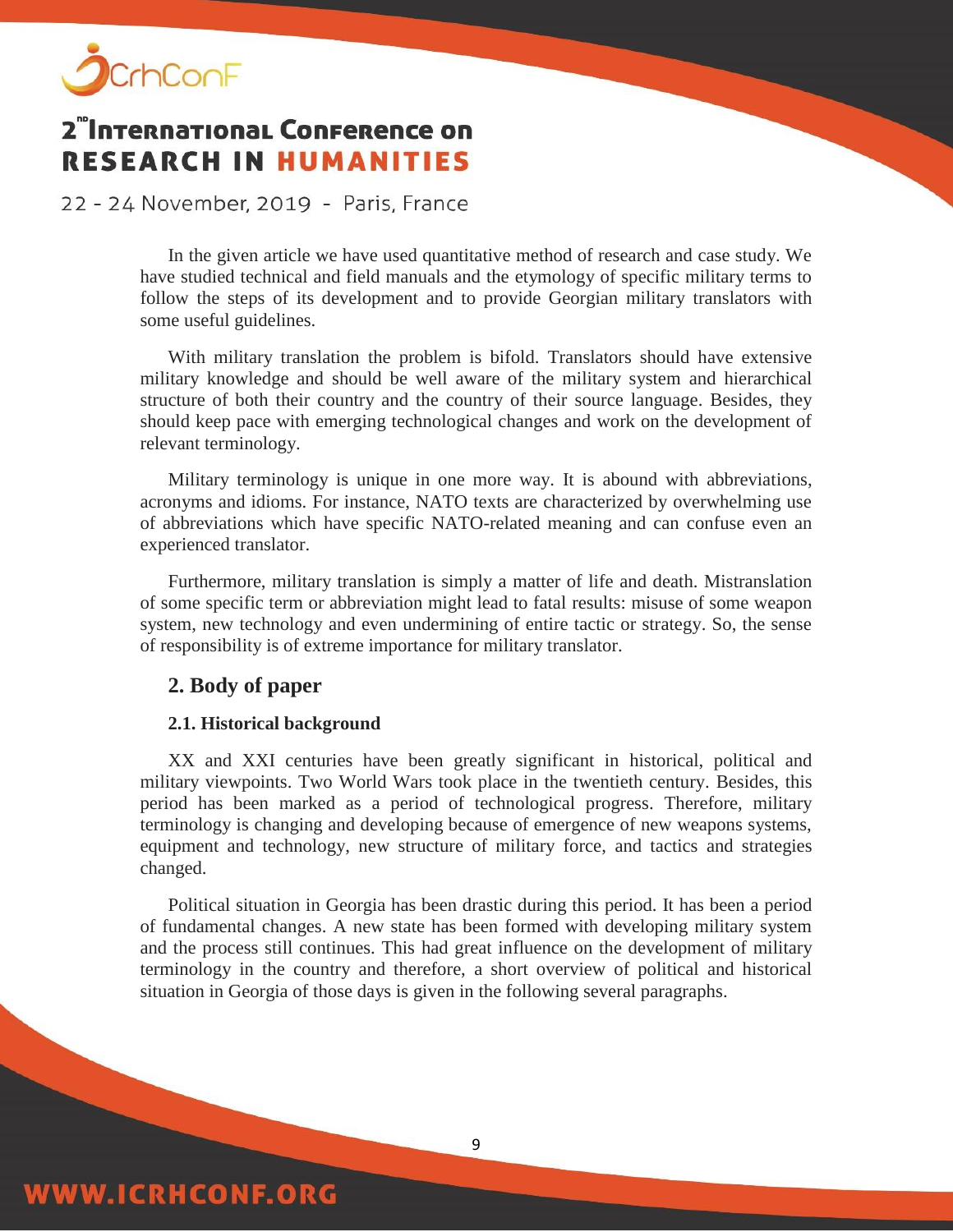

22 - 24 November, 2019 - Paris, France

After the end of World War I and several revolutions in Russia, Georgia grabbed a chance and declared Independence in 1918. Russia was not content with the situation in Caucasus and made a special agreement with Georgia trying to win Georgian land once more. But Georgia had several attempts to evade Russian influence and they solicited political recognition from the West. The West, in the beginning, voted against Georgia's membership of the League of Nations. Only in January 1921, the Western policy reversed and Georgia was granted *de jure* recognition. President of the First Republic of Georgia, Noe Zhordania, received congratulations from Soviet Russian Officials too, who assured him that they wanted peace and friendship with Georgia. Though, the First Republic of Georgian did not last long. In 1921 Soviet Army entered the territory of Georgia accusing the country in fighting Russian soldiers, called the conflict a war between Georgia, Azerbaijan and Armenia and even offered to act as peace-maker. Simultaneously, the uprising against "forces of European reaction" started in Georgia. Georgian military system was not properly developed yet; the country did not even have a regular army. All they had was love of their land and people, which obviously was not enough in the fight against Russia. So, Georgia's resistance was fiery but on 25 February 1921 Russian Red Army, upon their fourth attempt, succeeded in occupying Tbilisi and Georgian Socialist Soviet Republic was proclaimed. This period lasted until 1991 – the end of Soviet Union. Under Soviet regime, Georgia did not have regular army and all weapon system and military technology was borrowed from the Soviet Union. Russian language was dominant in the whole country and in the military system too. Terminology was either pure Russian, or the borrowings.

Upon dismantlement of Soviet Union, on April 1991, Georgia proclaimed independence from Moscow once more. Though, Russia-Georgian relationships have been quite complicated since. Due to two invasions into the country, in 1992 and in 2008, Russia has occupied 20% of Georgian land, its seaside – Abkhazeti and a part of Georgia situated near Russian border – Samachablo.

After declaration of independence on April 9, the country reconstituted or even founded its independent Armed Forces (Defence Forces – since 2019) on April 30, 1991. Nowadays, this date is celebrated annually all over the country as a Day of Georgian Armed Forces. By now, Georgian active army counts 37,000 personnel.

This period was distinguished by turbulences and diversity in political and social fields. The country was tearing apart between Europe and Asia, US and Russia, trying to liberate from chains and find its way.

## **WWW.ICRHCONF.ORG**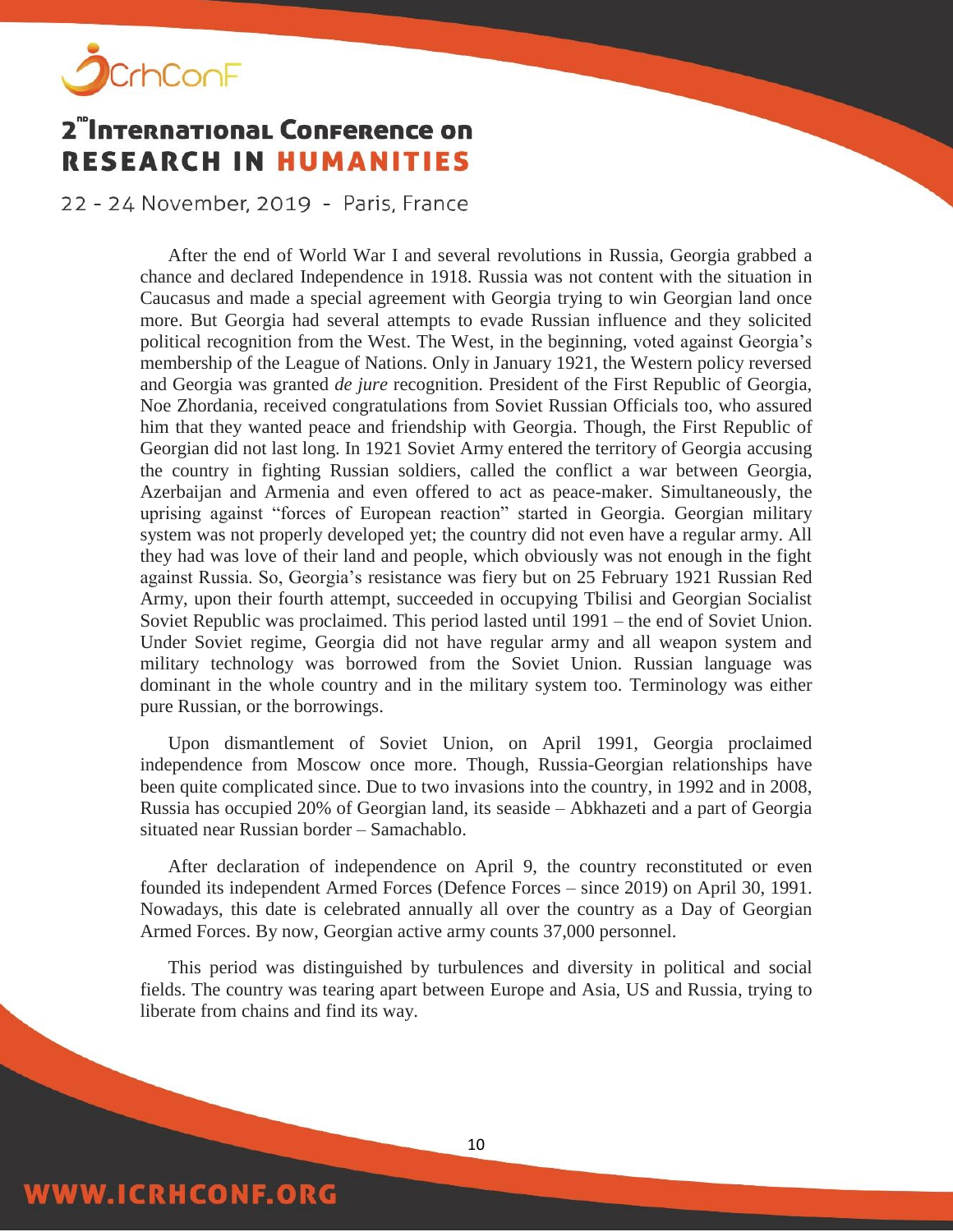

**WWW.ICRHCONF.ORG** 

## 2<sup>"</sup>International Conference on **RESEARCH IN HUMANITIES**

22 - 24 November, 2019 - Paris, France

Upon the very start of XXI century, Georgia appeared to receive a new lease of life, when in 2003, the regime of the country was brought down due to so called "Rose Revolution" and new era started. This proved to be a period of greatly expanding relationships with Europe and USA. Georgia has widened its horizons and quickly received diplomatic recognition from many counties being accepted as a member of the United Nations and the Organization for Security and Cooperation in Europe. Thus Georgia began to appear on maps as European country.

Eventually, the country started to renew its weapon system and Russian Kalashnikov was replaced by American M4s, military technologies and tactics have been changed too adapting itself to those of the West. Georgian Armed Forces started to adapt themselves to US and NATO system which emphasized the need of translating those military doctrines and manuals followed by the NATO and the U.S. So, the need for highly qualified military translators has been increased.

The Georgian military system is undergoing changes and refinements. The Georgian Armed Forces participate in the peacekeeping missions in Iraq and Afghanistan and get experience, study how to work with U.S. and European equipment and military systems. Besides, Georgia purchases equipment from the West and soldiers need technical and tactical manuals to use them properly.

#### **2.2. Helpful Sources in the process of rendering a high quality military translation**

As long as the process of term-establishment still undergoes changes and even the key terms are not confirmed, the work to be done by translators is even harder. The absence of terminologist in the Doctrine Development Center (DDC) of the Ministry of Defence of Georgia makes things even more complicated. Translators have to work on the term-establishment simultaneously with the translation process. Each translator has his/her own glossary and those glossaries are merged at the end of the year. The translators use different methods to come up with the best Georgian equivalent of English term. In some cases they make etymological analysis of the word. The whole staff of the Doctrine Development Center (DDC), translators, masters of literary style and layout designers on the one hand and military subject-matter experts on the other, work on the production of proper translations of U.S. and NATO military doctrines and manuals.

#### 11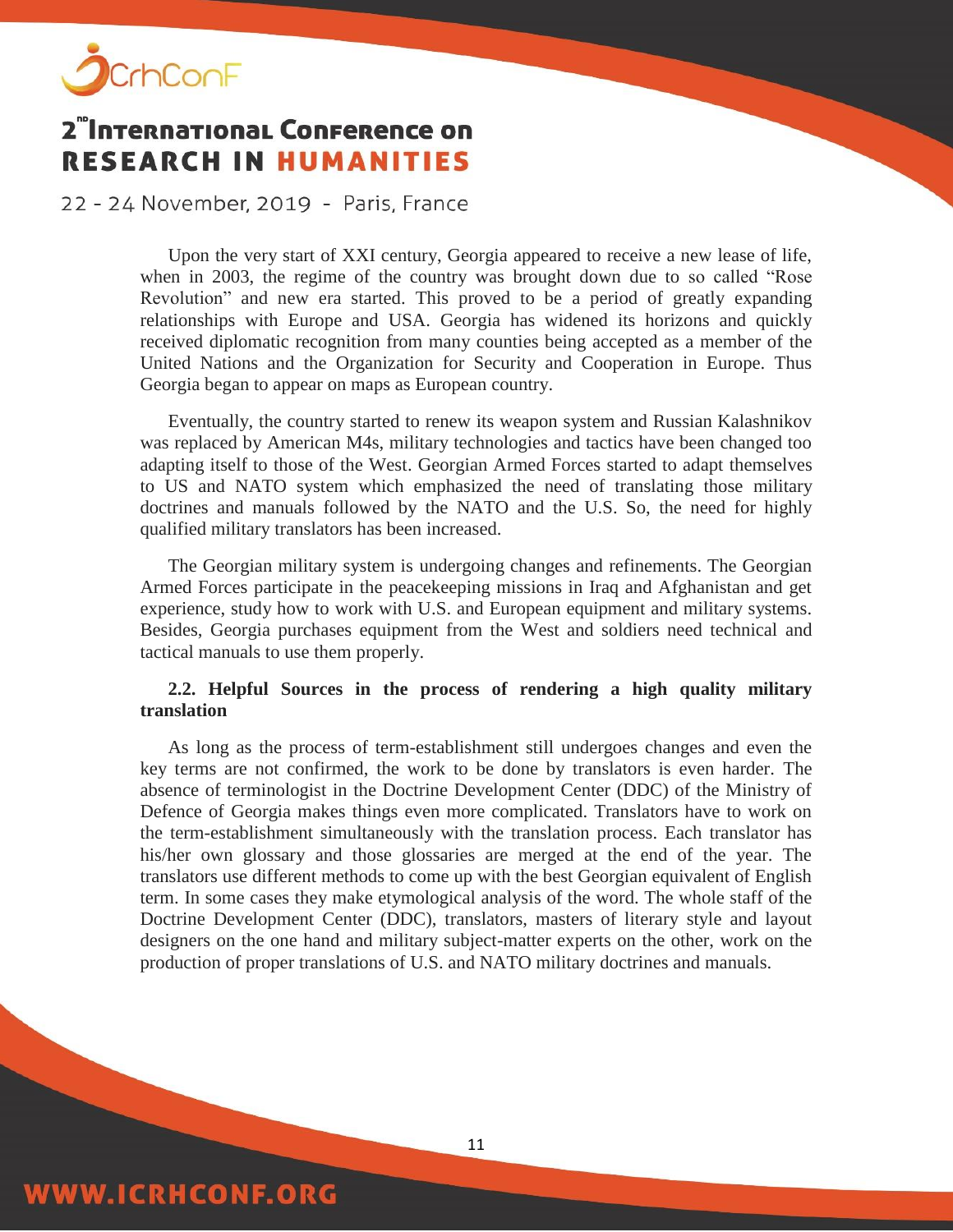

**WWW.ICRHCONF.ORG** 

## 2<sup>"</sup>International Conference on **RESEARCH IN HUMANITIES**

22 - 24 November, 2019 - Paris, France

Though, there have been attempts to relieve this tremendous work. Georgian Defence Forces agreed upon a joint project with the Lexicographic Center of Ivane Javakhishvili Tbilisi State University. Due to consolidated hard work of both parties a military dictionary was developed. It is available on the website [www.mil.dict.ge.](http://www.mil.dict.ge/) (figure 2.1.) This dictionary is a product of hard work of Georgian prominent lexicographer Tinatin Margalitaze and her team of professionals on the one hand and the team of the officers and civilians from the Ministry of Defence of Georgia on the other. Although this dictionary is of great importance for every military translator, it covers only several fields of military system, namely artillery, fire support, maintenance, but some other fields, like communications and aviation are not covered due to limited budget of the project and changes in the command of the Ministry of Defence.

| $\bullet$ https://mil.dict.ge<br>ᲘᲜᲒᲚᲘᲡᲣᲠ-ᲥᲐᲠᲗᲣᲚᲘ                                                                         | ᲡᲐᲛᲮᲔᲓ <b>ᲠᲝ ᲚᲔ</b> ᲥᲡᲘᲙᲝᲜᲘ                                                                                           |                             | English           |
|---------------------------------------------------------------------------------------------------------------------------|-----------------------------------------------------------------------------------------------------------------------|-----------------------------|-------------------|
| ლექსიკონის შესახებ ლექსიკონის ინსტრუქცია კონტაქტი                                                                         |                                                                                                                       |                             | ძიება             |
| სამხედრო ცნობარი                                                                                                          | A B C D E F G H I J K L M N O P Q R S T U V W X Y Z<br><b>SP artillery</b>                                            | □ მთელ ტექსტში<br><b>EN</b> | ● ზუსტი დამთხვევა |
| ■ აბრევიატურების ინდექსი<br>■ სამხედრო წოდებები<br>■ ძირითადი საზომი ერთეულები<br>■ დროის აღრიცხვა<br>■ ფონეტიკური ანბანი | /es/pi:a:'tɪlərɪ/<br>= self-propelled artillery.                                                                      |                             |                   |
| აკრძალულია.                                                                                                               | ყველა უფლება დაცულია. ტექსტის უნებართვო გავრცელება ან კოპირება ნაწილობრივ ან მთლიანად, ნებისმიერი სახით და საშუალებით |                             | <b>ATOP.GE</b>    |
|                                                                                                                           | ლექსიკონის სიტყვანი მომზადებულია საქართველოს თავდაცვის სამინისტროსა და საქართველოს სამხედრო აკადემიის ხელშეწყობით.    |                             | 0.0505            |

#### *Figure 2.1. English-Georgian Military Dictionary*

The other helpful source for translators of the Ministry of Defence is Field Manual (FM) 1-02. This manual covers military terminology of all distinctive military fields and it was translated even before the development of DDC. However, translated version of FM 1-02 had its own shortfalls. The original manual was created for the U.S. Army, not Georgian. Therefore, a lot had to be updated and adapted to the needs of Georgian Armed Forces. So, necessity to develop a group involving translators, masters of literary style and subject matter experts of different Military Occupational Specialties was emphasized.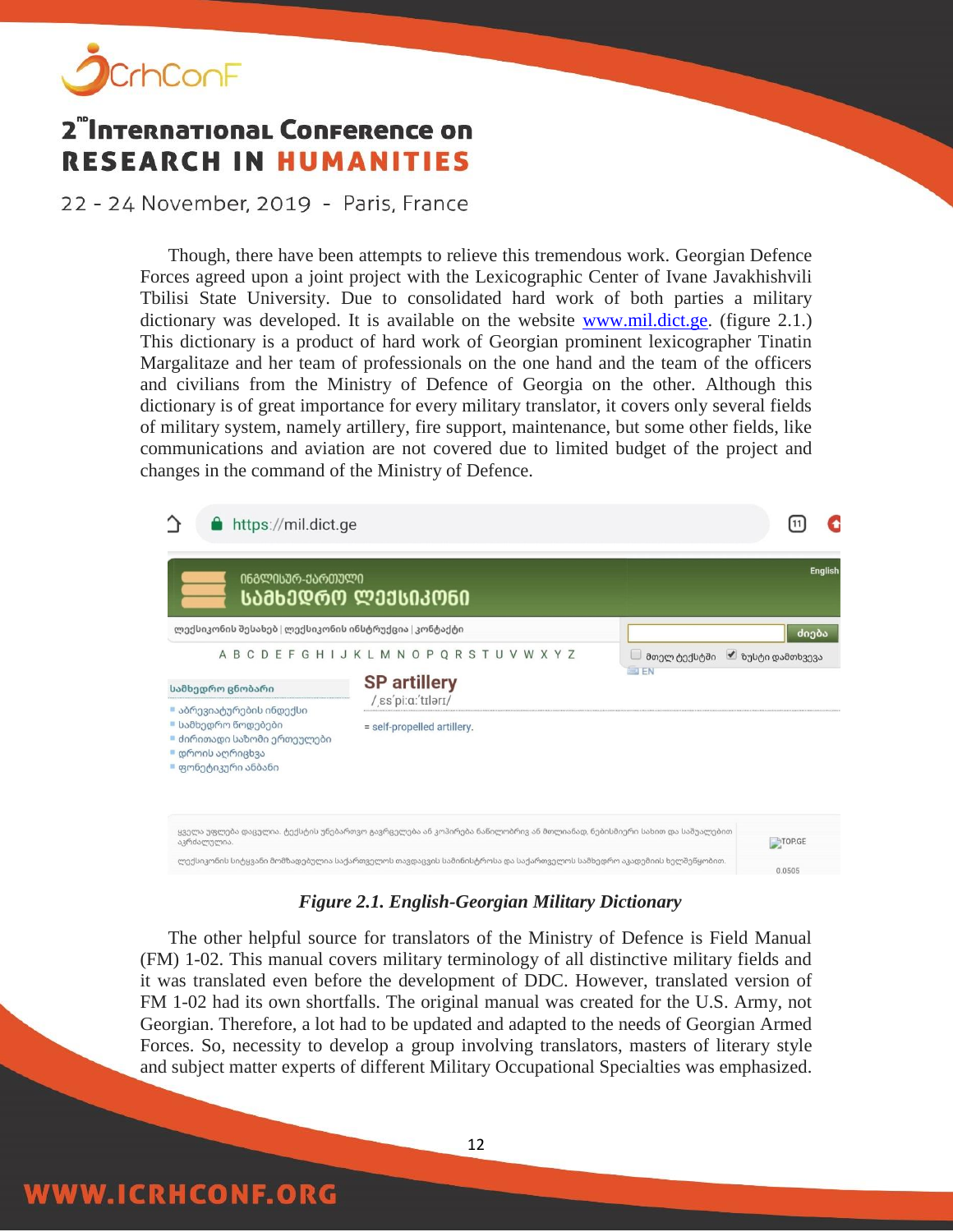

22 - 24 November, 2019 - Paris, France

This group was created in 2016 and due to their tremendous work the manual was updated and adapted to Georgian military system.

Nowadays, Soldiers and educational institutions of the Ministry of Defence of Georgia are trying to adopt this terminology and use it in their everyday life. Although, considering the fact that, owing to the Western-Georgian progressive relations, lots of Georgian soldiers attend courses and trainings in the U.S. and different European countries and study there in English. Therefore, they feel more comfortable using English terms than their Georgian equivalents. This also hinders the process of termestablishment.

#### **2.3. Translation Procedures**

When translating military texts, its specific features should be considered. Military texts are characterized by the following specifics:

a. long and winding sentences;

**WWW.ICRHCONF.ORG** 

b. frequent use of abbreviations and acronyms;

c. redundancy, when several near synonyms are used in close sequence

Frequent use of abbreviations and acronyms makes long sentences even longer. Doctrine Development Center (DDC) of the Ministry of Defence of Georgia tried to resolve this problem by development of the list of corresponding Georgian abbreviations. Military subject matter experts and masters of literary style worked on this issue. Though, the project proved to be unsuccessful in a way. Georgian language has its own unique alphabet, one of the fourteen alphabets in the world. It has 33 letters and sounds some of which are pronounced quite awkwardly, especially some consonants and their pronunciation in sequence makes even more awkward sounds which is inconvenient and even funny to pronounce. Therefore, Georgian abbreviations could not change English ones in the texts.

Analyzing the specific characteristics of the text is only one step during the translation process. Trustworthy and high quality translation should go through several steps.

1. Before the start of translation process, the source text is carefully studied by the translator;

13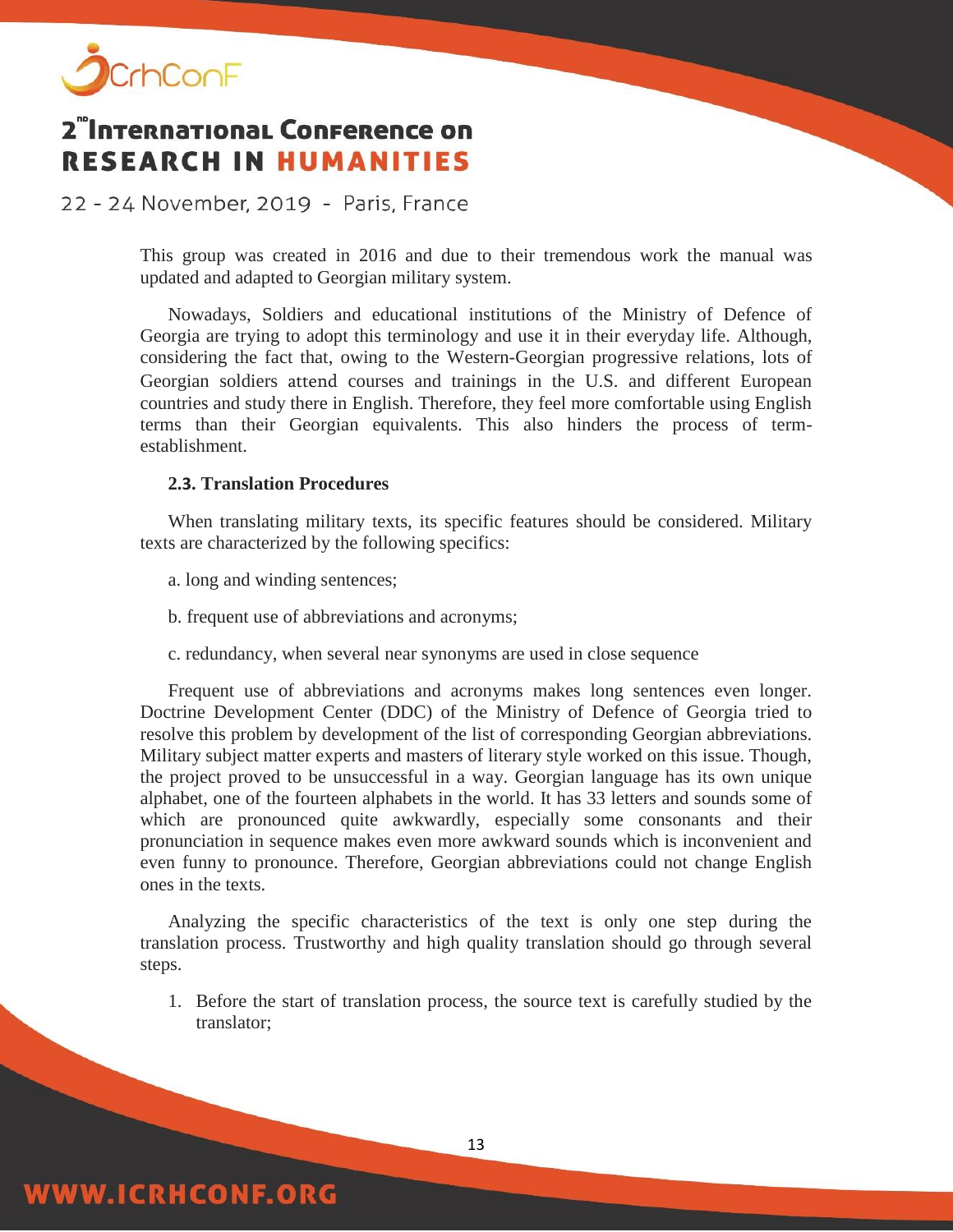

22 - 24 November, 2019 - Paris, France

2. Considering, that English is an analytic language and Georgian is synthetic, semantic and syntactic approximations of source and target texts are made;

3. As long as every manual has its own glossary of abbreviations and terms, this is the first part of the text that is handled by translator. Terms in the glossary are carefully translated and confirmed;

4. In case when different editions of the text exist, translator should contrast them with each other in order to be aware of changes made throughout the history of their existence.

5. After translation is completed, it is transferred to masters of literary style; they are Georgian language specialists and adapt the text to the standards of Georgian grammar, stylistics and syntax;

6. Next step is the transfer of the text to military subject matter experts who develop Georgian doctrines on the basis of those translations;

7. Finally, texts are handed to layout designers who prepare them for publishing and they are either uploaded to the online library of the MOD or published by the publishing house of the MOD.

#### **2.4. Example of Etymological Analysis of the Term**

As long as an etymological analysis is very comprehensive and requires lot of time and hard work, we will include the etymological study of one of the most important military terms in this article. This term we chose is "Army". The etymology shows that the root of the word is of a French origin. It has a long history which dates back to Indo-European languages: army → armed (force) → *[armee](https://en.wiktionary.org/wiki/armee#Middle_English)* (Middle English) → *[armee](https://en.wiktionary.org/wiki/armee#Old_French)* (Anglo-Norman or Old French)  $\rightarrow$  *[armāta](https://en.wiktionary.org/wiki/armata#Latin)* ("armed force") (Latin of Middle Ages)  $\rightarrow$ *[armāre](https://en.wiktionary.org/wiki/armare#Latin)* ("to [arm"](https://en.wiktionary.org/wiki/arm))(Latin). The etymological study falls to the word *[arma](https://en.wiktionary.org/wiki/arma#Latin)* the stem of which leads us to first Indo-European word meaning *Unify, Unity*. This same term appears in Ancient Greek: [ἀρθμός](https://en.wiktionary.org/wiki/%E1%BC%80%CF%81%CE%B8%CE%BC%CF%8C%CF%82#Ancient_Greek) (arthmós).

But etymological analysis alone will not result in a correct term in target language. Simultaneously, structural analysis of military systems of both countries and linguistic analysis of the word should be conducted.

14

### **WWW.ICRHCONF.ORG**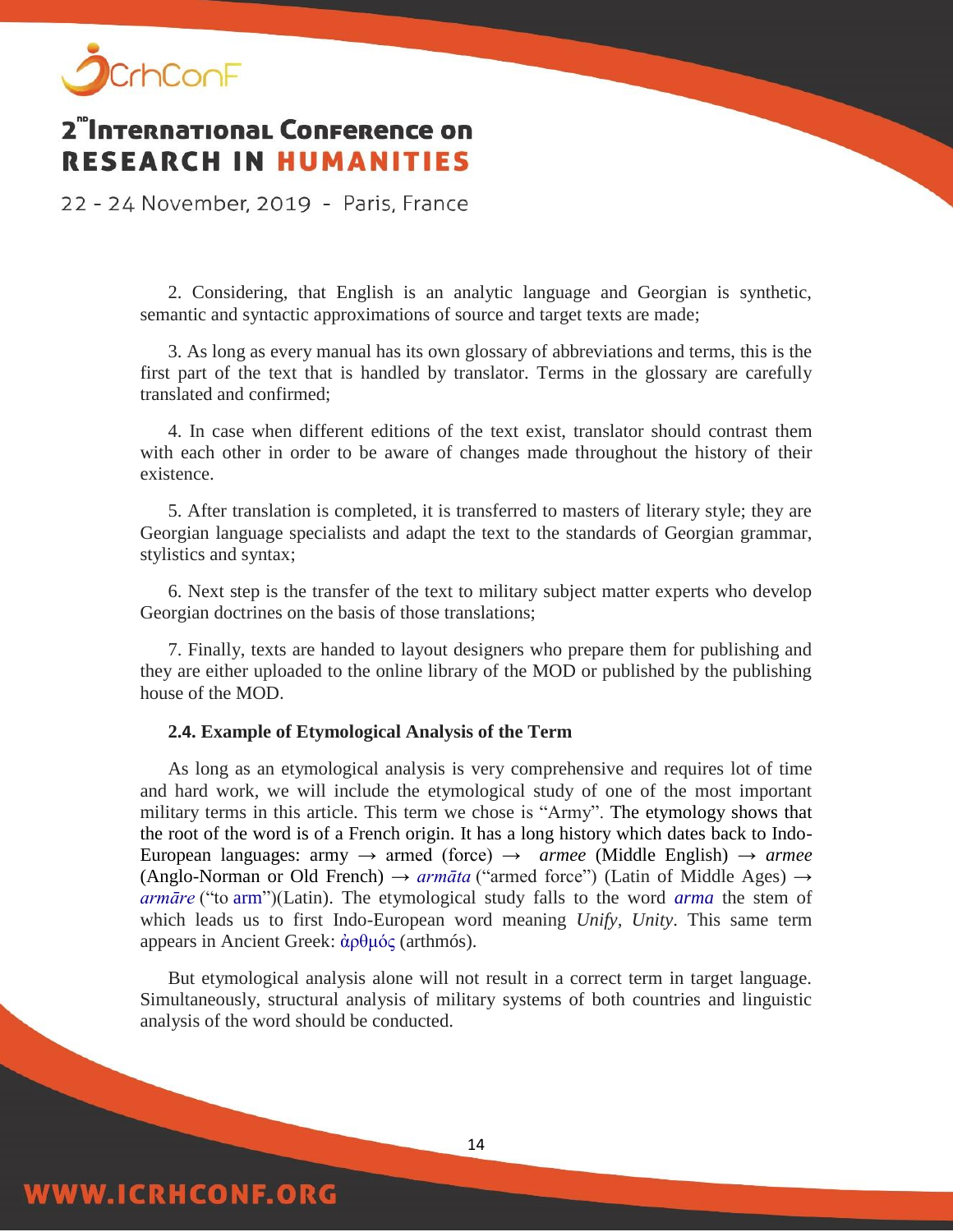

22 - 24 November, 2019 - Paris, France

In the U.S. military system word "Army" is used for a component with its own land, air and marine capabilities. It should be emphasized that U.S. Army has separate Land, Air, Maritime and Space domains each of them having land, air and marine capabilities. Therefore, due to humble resources, personnel, small territory and capabilities of Georgian Armed Forces, who do not have any wide domains similar to the U.S., Georgian equivalent of the word "Army" can be both `SeiaraRebuli Zalebi~ (Armed Forces) and `saxmeleTo jarebi~ (Land Forces/troops). Due to reforms made in the Ministry of Defence in 2019, Georgian Armed Forces (saqarTvelos SeiaraRebuli Zalebi) changed its title to Georgian Defence Forces (saqarTvelos Tavdacvis Zalebi). This complicates the situation even more. Which term to use? This is the question translators are tortured with most of the time using this specific term. Correct decision can be made only due to vast experience and knowledge of military structures of both countries. All the above said emphasizes the importance of highly qualified military translators and the sense of responsibility and accuracy they should have.

#### **3. Conclusion**

As a conclusion, we should emphasize that despite military translation requiring a high degree of accuracy, word-for-word translation is unacceptable because it leads to an awkward transmission of a message from the source text to the target text.

The author of this paper hopes that the article will make its moderate contribution to the advancement of the field of military translation and assist Georgian military translators, especially those who are new and less experienced in this field, to expand their knowledge and avoid further errors.

#### **REFERENCES:**

**WWW.ICRHCONF.ORG** 

[1] Forsyth J. (2015) *The Caucasus, History*. 1<sup>st</sup> ed. University Printing House, Cambridge, U.K.

[2] Department of the Army (2004) *Operational terms and graphics*, 2nd ed., Createspace, U.S.

[3] მეძმარიაშვილი ე., შუბლაძე თ., აბაშიძე ზ., (2017) ქართული სამხედრო *ენციკლ<del>ა</del>ედიურ ლექსიკონი,* თბილსი

 Medzmariashvili E., Shubladze T., Abashidze Z. (2017) *Georgian military encyclopedic dictionary*, Tbilisi

15